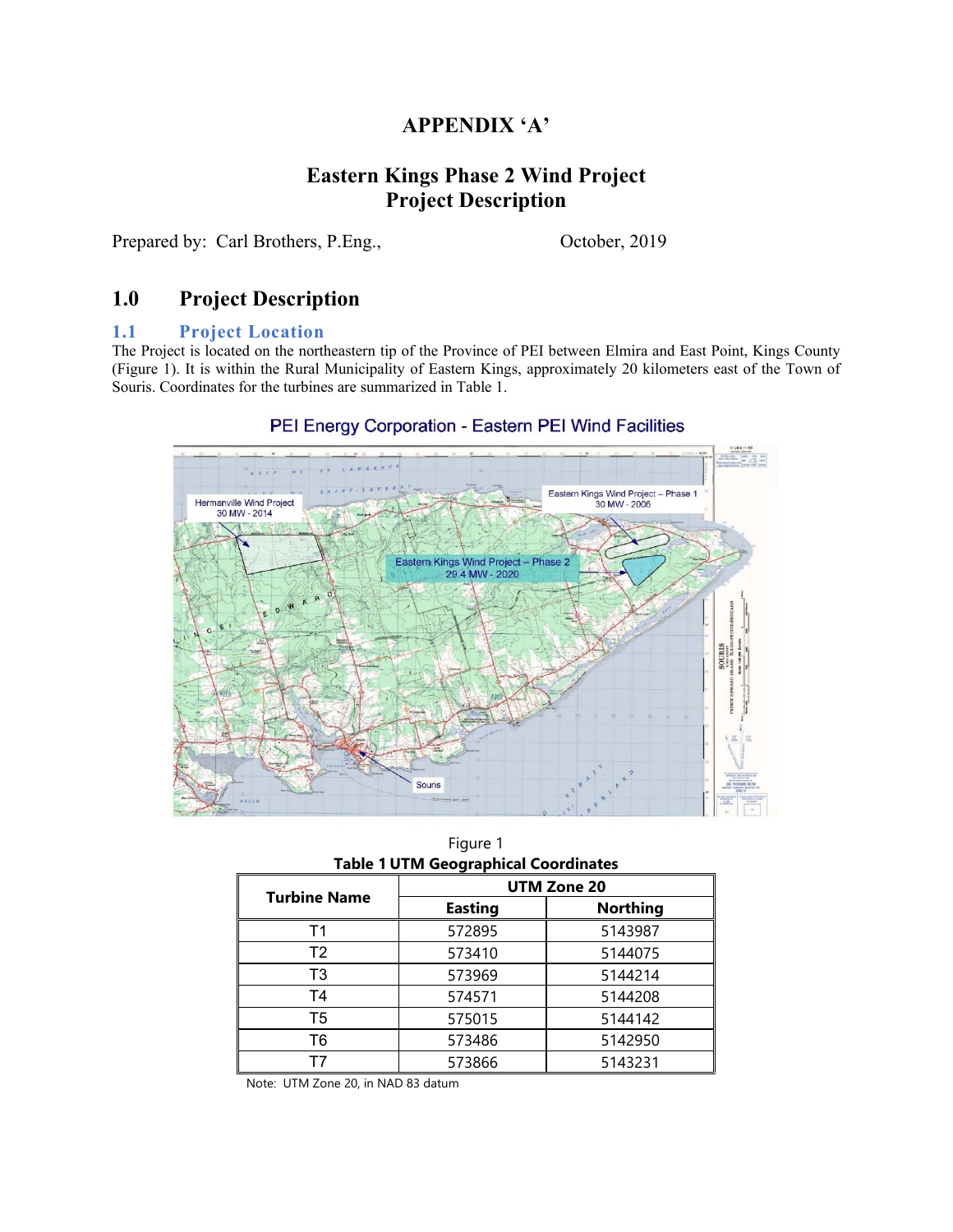# **1.2 Capacity of Wind Plant**

## **1.2.1 Nominal Capacity**

The Project will be implemented in one stage. This stage will consist of the installation of seven (7) wind turbines (T1, T2, T3, T4, T5, T6, and T7) with a capacity of 4.2 MW each, generating a total of 29.4 MW of electrical power.

## **1.2.2 Expected Annual Energy Production**

The expected annual energy production of this Project is 120 gigawatt-hours per year (GWh/year).

## **1.3 Construction Schedule**

The estimated construction schedule is depicted in Table 1.2.

| rapie r.z<br>Proposed Construction Schedule                |                            |  |  |  |
|------------------------------------------------------------|----------------------------|--|--|--|
| <b>30 MW of Wind Power</b>                                 | <b>Date</b>                |  |  |  |
| <b>EIA Completed</b>                                       | October 2019               |  |  |  |
| Geotechnical Engineering Information for Wind Turbine Site | December 2019              |  |  |  |
| Clearing of Project Area                                   | February 2020              |  |  |  |
| Grubbing and Access Road Construction                      | May - June 2020            |  |  |  |
| Wind Turbine Site Foundation Construction                  | June - July 2020           |  |  |  |
| <b>Wind Turbine Erection</b>                               | August – September<br>2020 |  |  |  |
| <b>Substation Upgrade</b>                                  | June-July 2020             |  |  |  |
| Collector System                                           | May-July 2020              |  |  |  |
| Commissioning of Wind Turbines and Substation              | October 2020               |  |  |  |

| Table 1.2 |  | <b>Proposed Construction Schedule</b> |  |
|-----------|--|---------------------------------------|--|
|-----------|--|---------------------------------------|--|

# **1.4 Summary of Project**

The Project will consist of installing seven (7) wind turbines, each rated at 4.2 MW for a total nameplate production of 29.4 MW and the typical ancillary components for a wind plant; including access roads to each turbine and an overhead electrical collector lines to connect the turbines to an existing substation.

The turbine generators operate at 630 Volts. A transformer in the tower converts this to 34,500 Volts. Underground cables will connect the wind turbine to a pole  $50 - 75$  meters from the base of the tower that connects to the collector line that runs through the wind plant and connects to the collector system of the existing Eastern Kings Wind Plant. The existing substation transforms the incoming voltage to 138,000 Volts for connection to Maritime Electric's transmission system. The substation, built in 2006, will be upgraded to increase capacity to accommodate the larger capacity.

Roads will be constructed to transport the turbine components, and the equipment to install them, through the site. Approximately 6,000 meters of road will be constructed. Roads will be, nominally 6 meters wide with long radius turns to allow the large equipment to navigate safely. The road will be constructed with, locally available, select borrow and topped with imported Granular 'A' gravel.

Road construction and the construction of the electrical collector system will commence in May 2020 and conclude in July 2020. Wind turbines and their components will be delivered through the port of Souris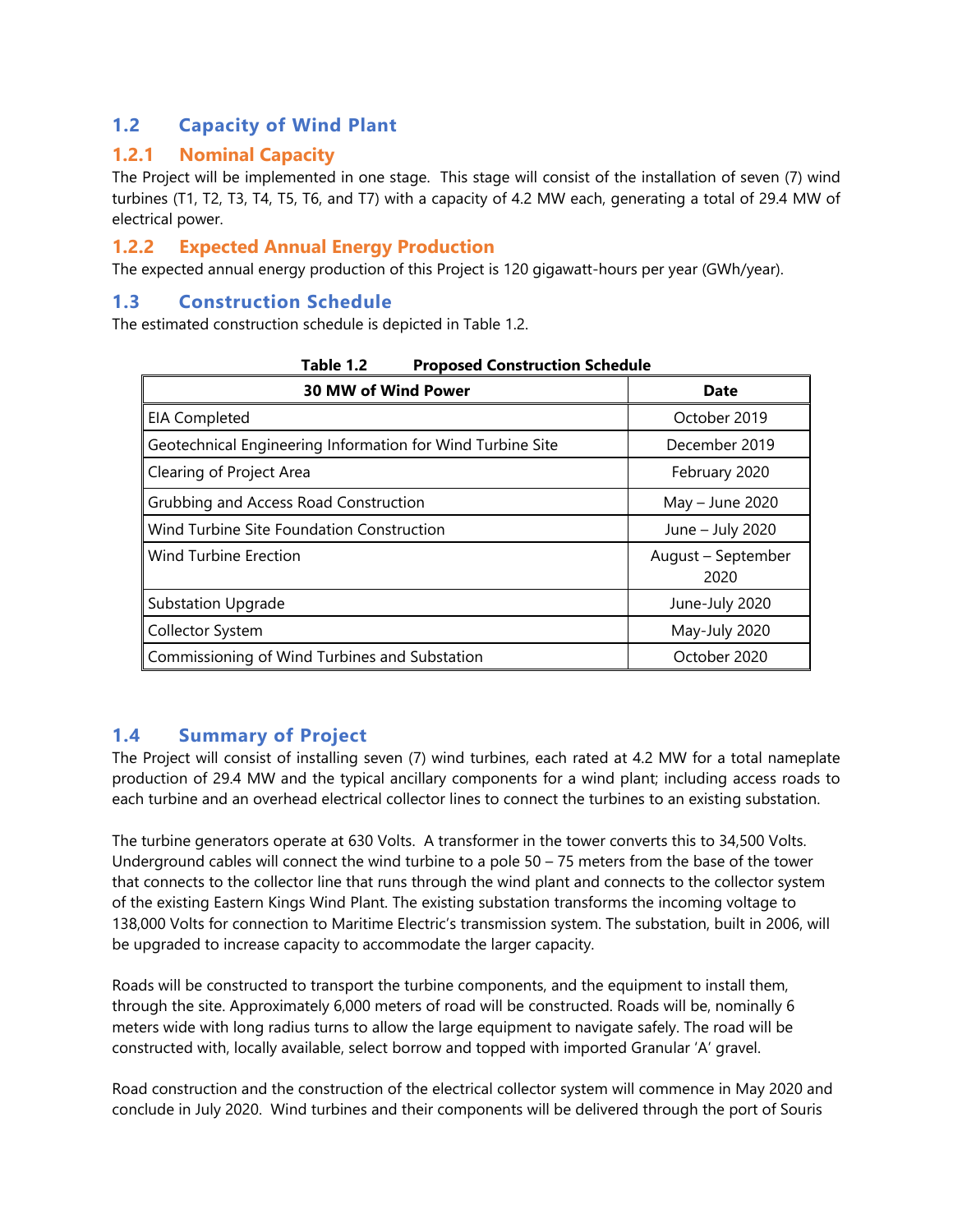where they will be temporarily stored for several days. They will then be transported, one complete turbine per day (each requiring 12-15 large trucks) will arrive in August and be installed through September 2020. The wind plant will be operational in October 2020.

## **1.5 Location of Project**

The site selected for the Project is located between Elmira and East Point, on the northeastern tip of the Province of PEI, in Kings county ((UTM Zone 20, 573,627 m Easting; 5,143,708 m Northing).

The Project is located approximately 2.0 km inland with an elevation varying from 18 to 33 m and covers approximately 140 ha. There are approximately 20 different properties within the project area. The project area is composed of forested land that is predominantly mixed. The surrounding, unforested land, is generally used as agriculture.

Figure 2 presents an overhead aerial photo showing the detailed location of all Project components and activities. These include turbine locations, connection cables, access roads, transmission lines and property delineations. The electrical connection from the facility will interconnect with an existing collector line and substation on an existing wind project.



Figure 2

## **1.5.1 Construction Phase**

Final engineering and design will take place during the winter of 2019/2020. The construction component of the Project will begin in the winter of 2020 when the clearing will be carried out3. Construction work will begin in the spring of 2020, with road construction, electrical line construction, foundation installation carried out between May and August. Turbine delivery will commence in August and be completed by October. Turbines will be commissioned and operational by December.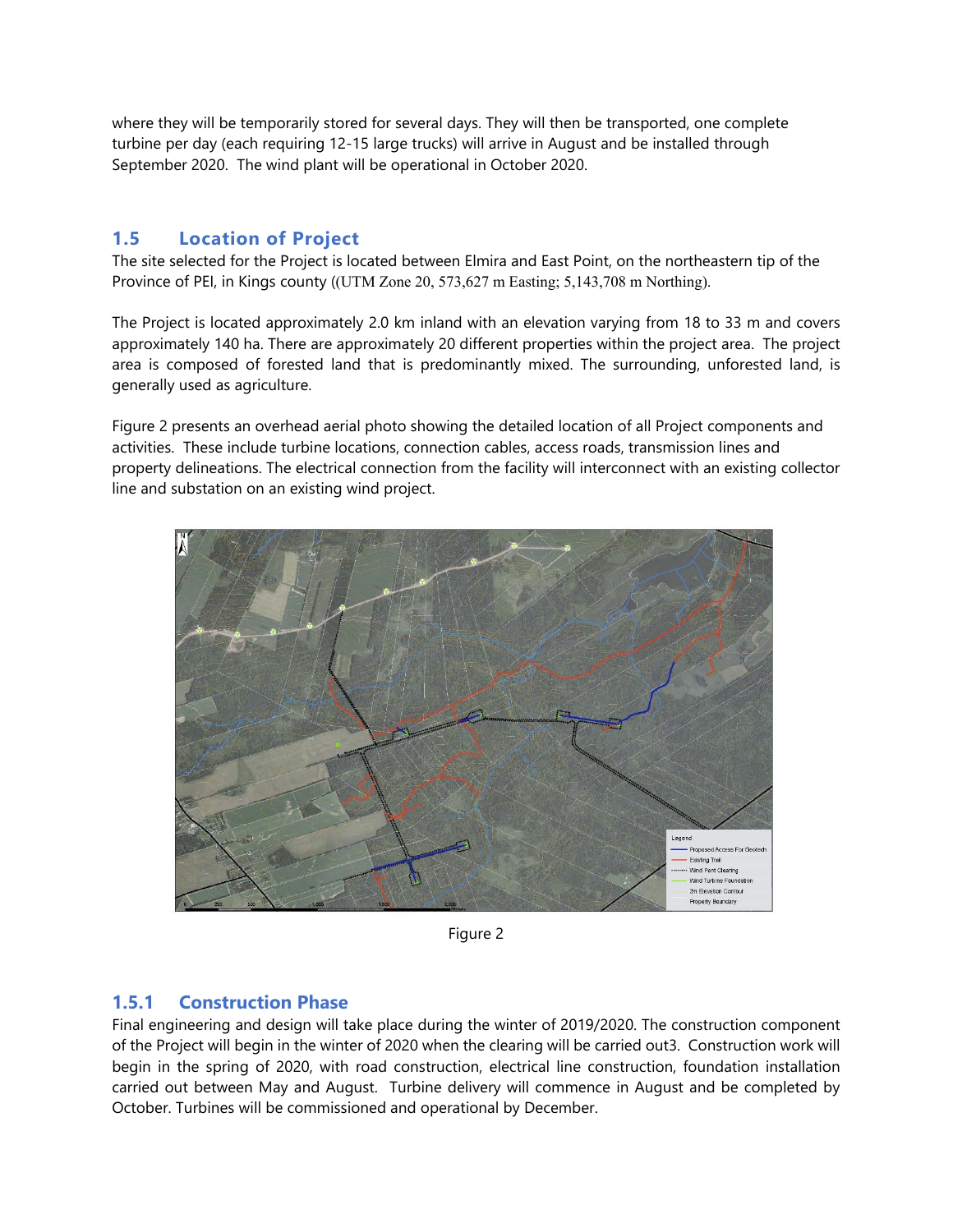The construction process will include:

- Clearing
- Access road construction.
- Construction of crane pad, lay-down areas and turbine foundations.
- Substation upgrade.
- Installation of collector lines from turbines to substation.
- Installation of turbines.
- **•** Testing and commissioning of turbines.
- Removal of all temporary works and restoration of site.

All electrical installations and materials will be compliant with the Province of PEI's *Electrical Inspection Act* and the Canadian Electrical Code.

All construction activities will be governed by the Project Environmental Protection Plan (EPP). Site-specific EPPs (SSEPPs) will be developed for each turbine construction site.

### **1.5.1.1 Clearing**

The first construction activities will be clearing through the winter months. In the spring, temporary construction facilities will be installed, access roads will be grubbed and constructed of, immediately followed by the installation of power lines, turbine foundation sites.

### **1.5.1.2 Access Roads**

All access roads and underground/overhead cables will be located so as to minimize their impact on the environment. All-season, unpaved access roads will be required to access each turbine location from existing public roads during the construction, operation and decommissioning phases of the Project. Access to the Project will be through two roads, one from the Elmira Road and one from the East Point Road. Access roads will be approximately 6 m wide with a 1 m shoulder on each side, with a typical clearing of 20 30 m depending on the utility requirements.

The collector lines from the turbines to the substation will be buried when they exit the turbine and then convert to overhead lines for return to the substation. Within the site there are two watercourses to be crossed with a collector line. If pole placements are required in wetlands, untreated poles (wood, fibreglass or steel) will be used. In addition, ditching and cross drainage will likely be required.

The following steps are involved in the construction of access roads:

- Tree clearing will be conducted by qualified contractors. Merchantable timber will be salvaged where practical. Non-merchantable fiber will be mulched and spread on-site.
- Land will be grubbed by a qualified contractor using typical construction equipment such as excavators, bulldozers and trucks. Grubbed material may be removed for disposal in the borrow pit or mulched and distributed on site.
- Borrow material will be used to build the roads to grade.
- Granular A gravel will be spread on the surface of the road. The road surface will then be compacted to provide a smooth, erosion-resistant, safe surface.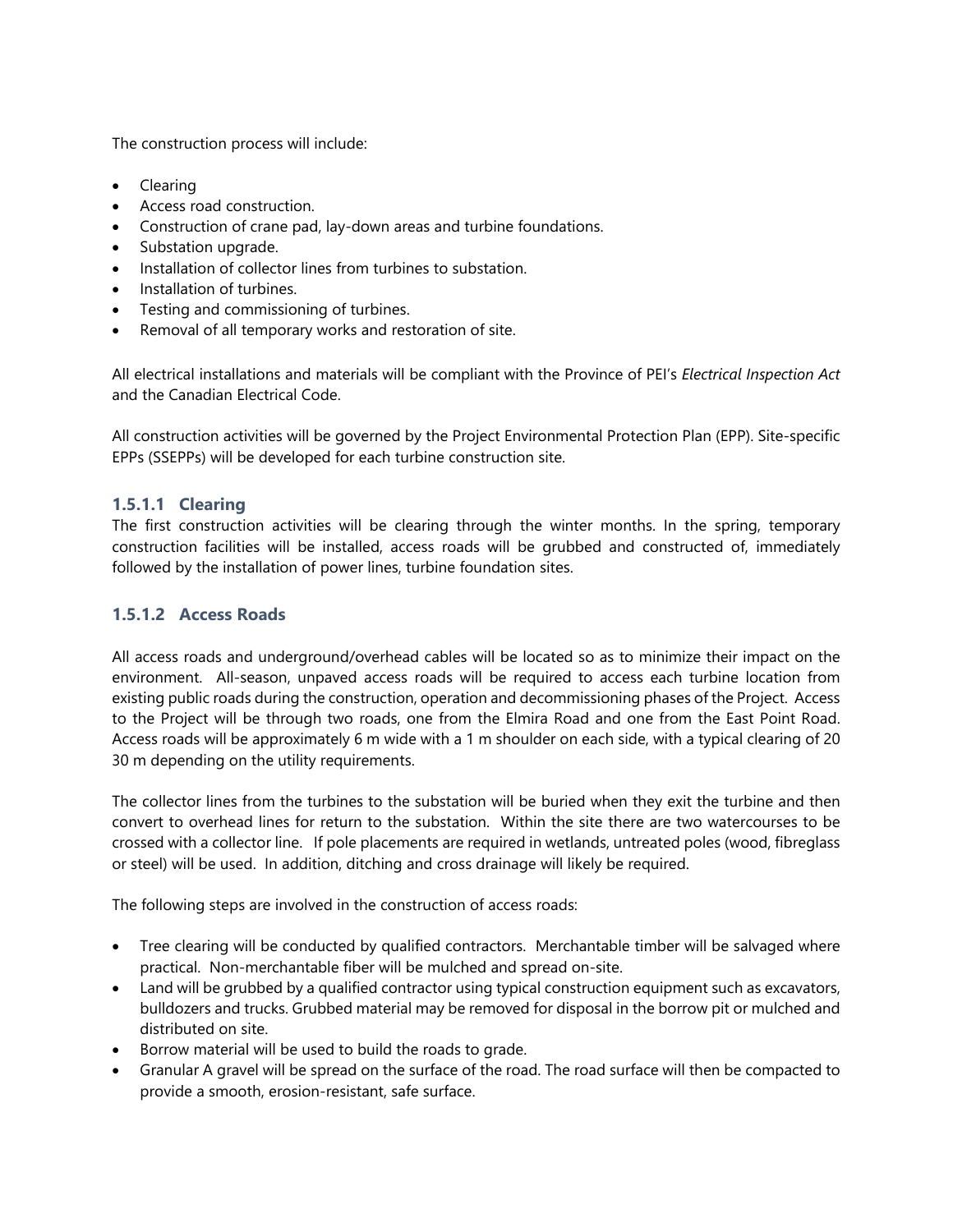Where necessary, prior to any site work within 10 m of a watercourse and/or wetland, a Watercourse, Wetland and Buffer Zone Alteration Permit (WWBZAP) will be obtained.

It is estimated that roads will require approximately 14 ha of forest clearing.

#### **Foundations**

.

A spread-foot foundation design will be used for the turbines. The excavated hole for each turbine base will be approximately 25 m by 25 m. They will be excavated to a depth of 3 m. Each turbine base will require an estimated 500 cubic metre  $(m<sup>3</sup>)$  of concrete. The base will be approximately 20 m in diameter.

The foundation itself will then be backfilled and compacted with selected fill and subsoil. The foundations will cure before tower erection.

Following the erection of the towers, disturbed areas adjacent to the work area will be re-seeded with existing native crops as appropriate.

#### **1.5.1.3 Collector Circuit**

Each turbine will be connected to the substation by a combination of underground or overhead (34.5 kV) cables.

Underground cable will be installed, in conformance with industry standards. A backhoe will dig a trench measuring approximately 1.0 m wide and 1.5 m deep (below the frost line). The bottom of the trench will then be covered with a layer of sand before laying the cable. The cable is protected by covering it with planks prior to backfilling and applying magnetic warning tape. Metal signage will be used to mark the location of the buried cables.

#### **1.5.1.4 Delivery of Equipment**

Wind turbines components will arrive in August and be installed through September 2020. The wind plant will be operational in November 2020.

#### **1.5.1.5 Wind Turbine Assembly**

At each turbine location a lay-down area for blades will be constructed in addition to an assembly location for tower components. A reinforced crane pad will also be built adjacent to each turbine site.

Based on the proposed locations of the turbines, it is recognized by the Proponent that this typical installation may require site-specific modifications to accommodate possible environmental constraints.

#### **1.5.1.6 Turbine Commissioning**

The final activity of the Construction Phase consists of testing prior to start-up and physical adjustments to the turbines.

#### **1.5.2 Operation Phase**

The turbine operating life is 25 years, but life extension options may be possible and will be considered.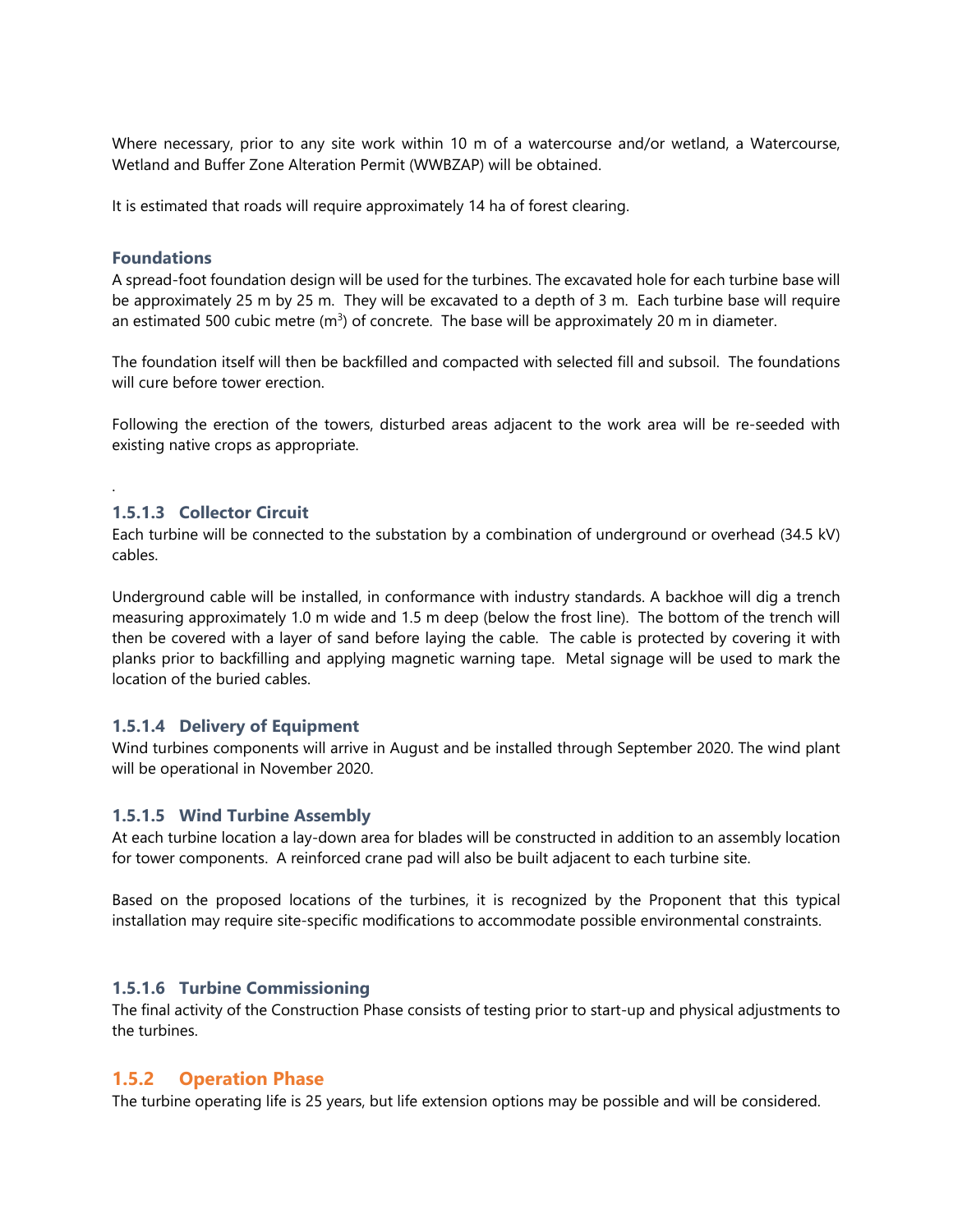### **1.5.2.1 Road Maintenance**

During the operation of the wind farm, the access roadways will be maintained at a level suitable to boom truck-sized vehicles, but on a level below that required for heavy cranes. Re-grading and rolling of the access road may periodically be required to maintain it for heavy lifting equipment (in case of major repairs). Ditches along the road will have to be regularly maintained as well.

### **1.5.2.2 Turbine Operations**

Operation of the wind farm will commence when the required approvals and authorizations are in place to supply energy into the grid.

The wind turbines operate in wind speeds from 3 metres per second (m/s) to 25 m/s. When wind conditions outside the operating range, the turbines cease operation until wind speeds return to the operating range.

## **1.5.3 Decommissioning Phase**

If the proposed wind farm has reached its useful life and is not being considered for repowering, decommissioning plans will be put in place and initiated one to two years prior to terminating operations. This is in part due to the specialized nature of the turbine equipment being decommissioned, as well as the timelines required to efficiently reclaim and restore the remaining access roads and sites back to their original state.

The turbine systems will be disassembled systematically starting with the nacelle, hub and blades with the tower structure to follow. A critical aspect of decommissioning activities will involve disposal or disposition of the turbine components and equipment. It is difficult to predict demand and future value for these components and raw materials in 20-25 years, however, PEIEC is fully responsible for ensuring safe removal and transport of any turbine components and materials from project sites. If decommissioning is chosen, it will be done while adhering to all requirements of the appropriate governing authorities and will be done in compliance with all applicable local, provincial and federal permits.

Table 1 illustrates the sequence of decommissioning events that must occur in order to restore the project sites and affected land back to its original state. Prior to tendering decommissioning contracts and activities, PEIEC will have been active in discussions with the Rural Municipality of Eastern Kings and participating landowners well in advance of making any final decisions. It should be noted that the tasks outlined in Table 1 are an estimate and can be affected by contractor availability and safe wind speed conditions.

| Task | <b>Activity Description</b>                        | <b>Duration</b> |
|------|----------------------------------------------------|-----------------|
|      | Site preparation                                   | 1 Month         |
| 2    | Removal of blades, nacelle and hub, tower sections | 2-3 Months      |
| 3    | Foundation removal - 1m below grade                | 1-2 Months      |
| 4    | Removal of Collector system                        | 1-2 Months      |
|      | Removal of any substation components               | 2 Months        |
| 6    | Operations building and access road rehabilitation | 6 Months        |

Table 1: Decommissioning Activities

Decommissioning (Task 1) – Site Preparation